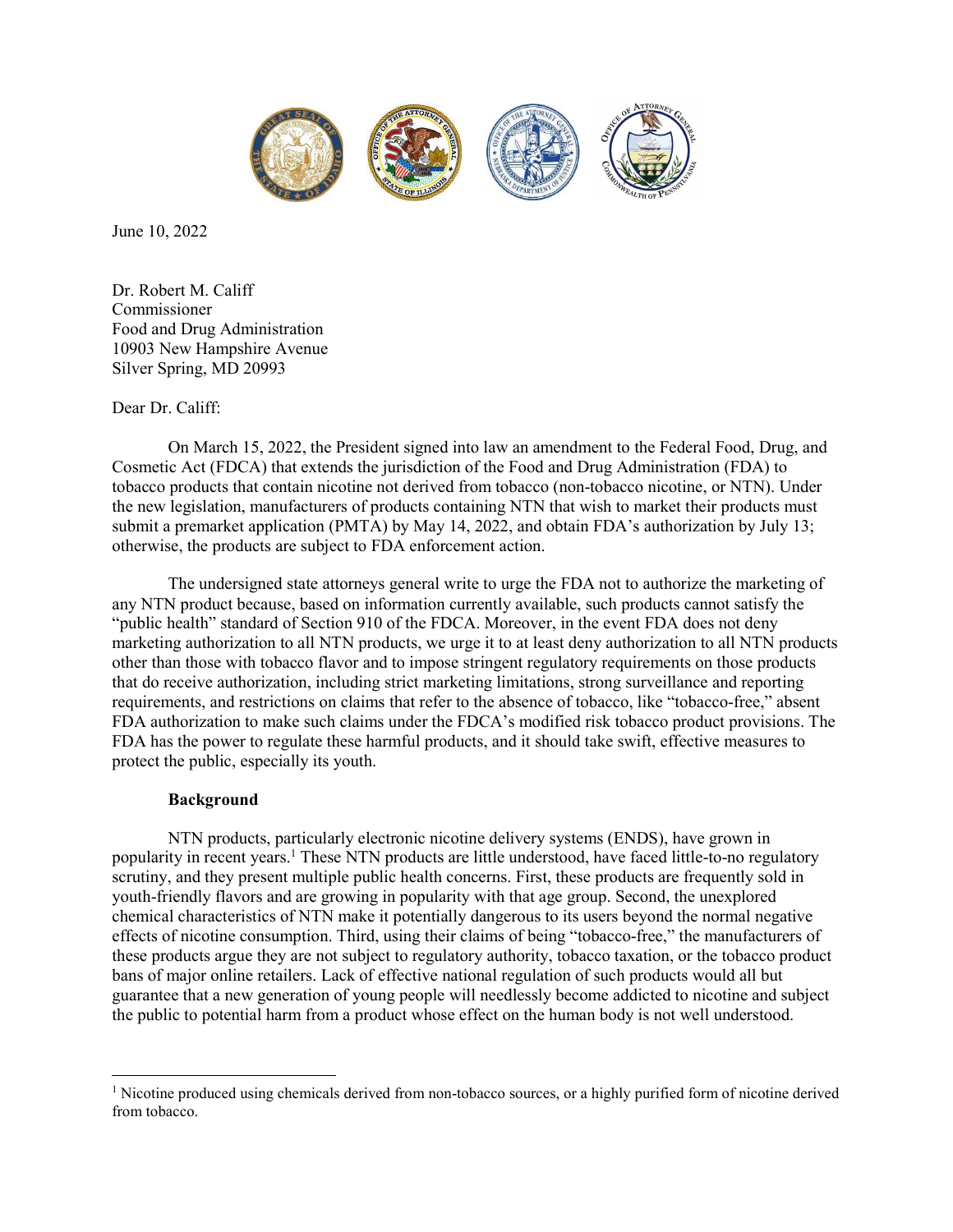$\overline{a}$ 

Prior to the March 15, 2022 amendment to the FDCA, some manufacturers of NTN products claimed that these products were not subject to FDA regulation because they do not contain nicotine, or any other substance, that was made or derived from tobacco, citing the then-current definition of "tobacco product" in the FDCA. These manufacturers have marketed their products without complying with requirements applicable to other ENDS products, including the need to submit PMTAs, the need to obtain FDA authorization to claim that their products present a lower risk of disease or contain a reduced level of harmful substances (modified risk claims), or the need to display statements warning that nicotine is addictive. To date, FDA has not taken enforcement action directed at any of these products. However, on April 13, 2022, the FDA issued a press release regarding its new authority over products containing nicotine from any source and stating that NTN products would be subject to the FDCA and that PMTAs for those products would be due by May 14,  $2022.<sup>2</sup>$ 

#### Do Not Authorize The Marketing Of NTN Products

Section 910 of the FDCA states that a tobacco product's PMTA will be denied if the FDA finds that the application failed to show that "permitting such tobacco product to be marketed would be appropriate for the protection of the public health." Although the use of NTN products has increased sharply as the FDA has cracked down on tobacco-derived nicotine ENDS products, there has been little in the way of scrutiny directed toward NTN products. These so-called "tobacco-free" NTN products are being marketed without any regulatory constraints on what the products may contain, how they are manufactured, what effects they may have on their users, and what health claims may be made for them, all to the detriment of the public health. As the FDA evaluates the PMTAs for these products, it should find that they cannot satisfy the "public health" standard of Section 910 of the FDCA and should therefore prohibit their marketing.

This situation is of great concern because NTN ENDS products are being used in large quantities by youth, and thus threaten to help addict another generation to nicotine to the detriment of public health. The 2021 National Youth Tobacco Survey (NYTS), conducted by the Centers for Disease Control and FDA, found that 11.3 percent of high school students reported current ENDS use. Of those students who were currently using ENDS, over 85 percent reported using flavored ENDS products and 26.1 percent reported that their usual brand was the NTN product Puff Bar.<sup>3</sup> Accordingly, Puff Bar, which is sold in a variety of flavors such as Watermelon, Blue Razz, Banana Ice, Strawberry, Grape, and Mango, was by far the most popular brand among high school students surveyed. The FDA, in reviewing PMTAs, has to date denied every application for flavored ENDS products on which it has made a determination, in large part because of "the known and substantial risk to youth posed by flavored ENDS." (FDA Review of PMTA for Bidi Vapor, LLC, at OA13.)

While it is bad enough that flavors entice youth to use ENDS and potentially become addicted to nicotine, the additives that create those flavors can pose their own severe health risks to users. Common

 $^2$  FDA.gov. Requirements for products made with Non-Tobacco Nicotine. U.S. Food and Drug Administration. (2022, April 13). Retrieved May 2, 2022, from https://www.fda.gov/tobacco-products/ctp-newsroom/requirementsproducts-made-non-tobacco-nicotine-take-effect-april-14.

<sup>&</sup>lt;sup>3</sup> An analysis of the popularity of JUUL and Puff Bar based on the volume of google searches for either product concluded that, "The popularity of Puff Bar on Google Search suggests that users may replace cartridge-based vaping products [i.e. JUUL] with disposable e-cigarettes [i.e. Puff Bar] in the circumvention of the partial flavour ban." Dai H., et al., (2022). Online popularity of JUUL and Puff Bars in the USA: 2019–2020. Tobacco Control, 31 (7-10). doi:10.1136/tobaccocontrol-2020-055727. Although this was prior to Puff Bar transitioning to NTN, it still continues to be available in a wide variety of youth friendly flavors and the NYTS found that it is the most popular ENDS product among high school students.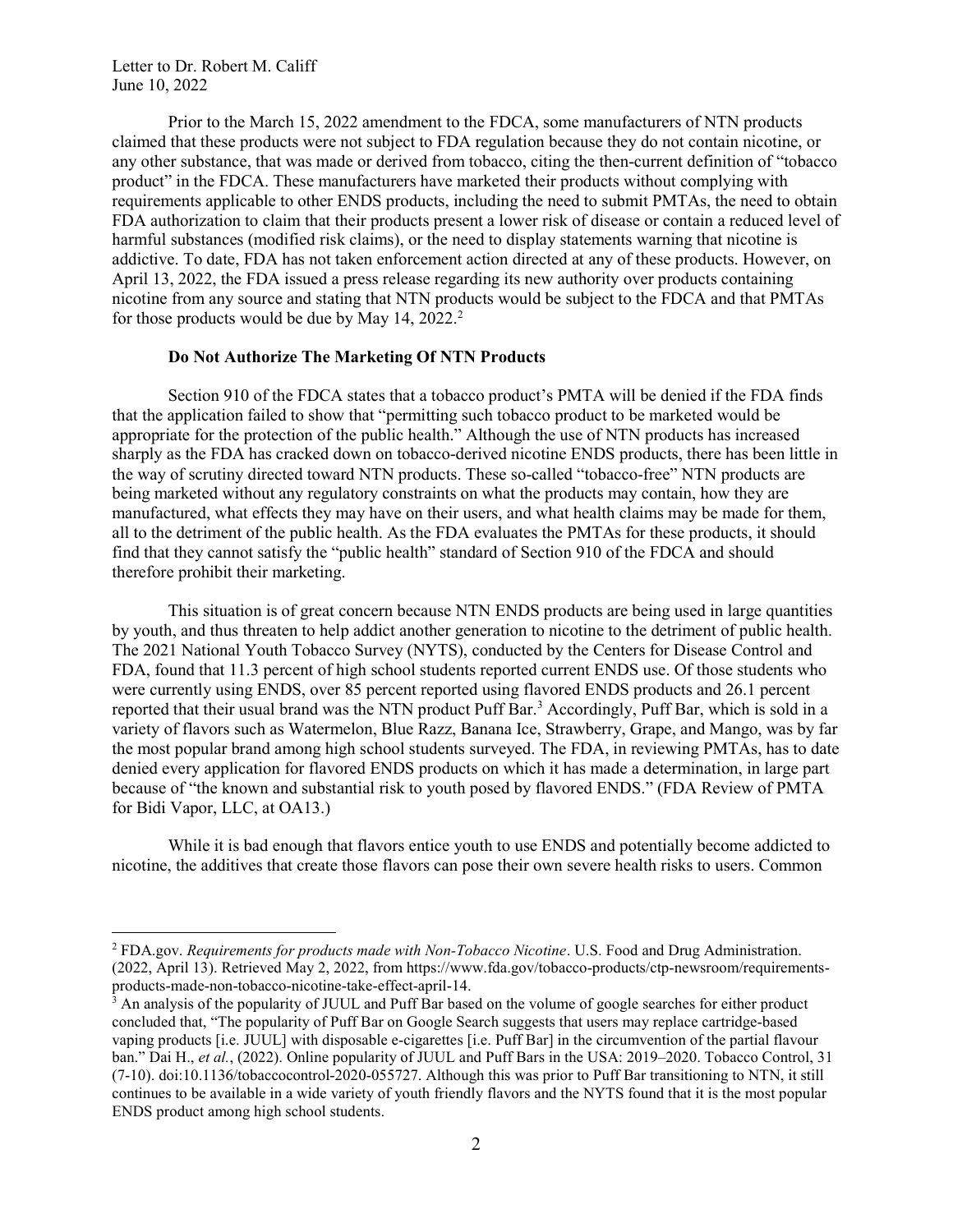ENDS flavoring additive Diacetyl, for instance, causes bronchiolitis obliterans ("popcorn lung"),<sup>4</sup> loss of epithelial resistance, flattening of the airway epithelium, loss of lung cilia, and increased susceptibility to SARS-CoV-2 (COVID-19).<sup>5</sup> Another ENDS flavoring additive, vanillin, was shown to create birth defects in animal studies.<sup>6</sup> One study of flavored ENDS products found that the flavoring additives therein are potentially responsible for inflammatory responses and DNA damage in lung cells.<sup>7</sup>

Beyond the known risks associated with flavoring additives in ENDS products there are the unknown risks of the NTN itself. There are multiple processes that can be used to create NTN $8$  and they each involve a variety of chemicals such as ethyl nicotinate, niacin, ethanol, or sulfuric acid.<sup>9</sup> Most of these processes produce a nicotine mixture that is equal parts S-nicotine, which makes up >99 percent of the nicotine in tobacco, and R-nicotine, a less understood stereoisomer of S-nicotine.<sup>10</sup> While the public is most acquainted with S-nicotine and its effects, "[l]ittle is known about the pharmacological and metabolic effects of R-nicotine in humans."<sup>11</sup> The limited studies conducted to date have found potential differences between these two stereoisomers, but there is a lack of research in this area.

A further problem of the unregulated nature of NTN products is that the amount of S-nicotine and R-nicotine in any given NTN product is unknown. One study tested four different e-liquids<sup>12</sup> for their total nicotine content as well as the amounts of each stereoisomer. It found that three of these NTN products were labeled as containing 6 mg/ml of nicotine, but half of that was R-nicotine meaning they were much less potent and may encourage consumers to purchase higher nicotine content products.<sup>13</sup> The fourth product was also labeled as containing 6 mg/ml of nicotine, however it contained approximately twice that amount with the remaining 6 mg/ml being R-nicotine.<sup>14</sup> Given the relative lack of understanding of the effects of R-nicotine on the human body, exposing unwitting consumers to large amounts could result in negative health consequences.

The FDA should not authorize the marketing of any NTN product unless and until, such products satisfy the "public health" standard of Section 910 of the FDCA.

https://www.ecigarettedirect.co.uk/ashtray-blog/2016/12/synthetic-nicotine-

 $\overline{a}$ 

<sup>&</sup>lt;sup>4</sup> White, A. V., et al., (2021). Risk assessment of inhaled diacetyl from electronic cigarette use among teens and adults. Science of The Total Environment, 772, 145486. https://doi.org/10.1016/j.scitotenv.2021.145486

<sup>&</sup>lt;sup>5</sup> Langel, S. N., *et al.*, (2022). E-cigarette and food flavoring diacetyl alters airway cell morphology, inflammatory and antiviral response, and susceptibility to SARS-COV-2. Cell Death Discovery, 8(1).

https://doi.org/10.1038/s41420-022-00855-3

<sup>&</sup>lt;sup>6</sup> Dickinson, A. J. G., *et al.*, (2022). E-liquids and vanillin flavoring disrupts retinoic acid signaling and causes craniofacial defects in xenopus embryos. Developmental Biology, 481, 14–29.

https://doi.org/10.1016/j.ydbio.2021.09.004

<sup>&</sup>lt;sup>7</sup> Muthumalage, T., *et al.*, (2019). E-cigarette flavored pods induce inflammation, epithelial barrier dysfunction, and DNA damage in lung epithelial cells and monocytes. Scientific Reports, 9(1). https://doi.org/10.1038/s41598-019- 51643-6

<sup>&</sup>lt;sup>8</sup> Although Puff Bar claims its NTN products are created using a "patented manufacturing process," the company does not disclose the source of its NTN or the process by which it is manufactured. Additionally, a Google Patent search for "NTN" and "'Puff Bar'" did not return any patents held by the Puff Bar company.

<sup>&</sup>lt;sup>9</sup> Johnson, L., Ashtray Blog. NTN: Could it save vaping? Retrieved April 25, 2022, from

vaping.html#:~:text=Synthetic%20nicotine%20is%20the%20term,nicotine%20after%20several%20intermediate%2 0steps.

<sup>&</sup>lt;sup>10</sup> Jordt, S.-E. (2021). NTN has arrived. *Tobacco Control*. https://doi.org/10.1136/tobaccocontrol-2021-056626.  $11$  Jordt, S.-E. *at* 3.

<sup>&</sup>lt;sup>12</sup> Liquid used in ENDS which can contain nicotine, THC, flavor additives, etc..

<sup>&</sup>lt;sup>13</sup> Hellinghausen, G., Lee, *et al.*, (2017). Evaluation of nicotine in tobacco-free-nicotine commercial products. Drug Testing and Analysis, 9(6), 944–48. https://doi.org/10.1002/dta.2145.

 $^{14}$  *Id.*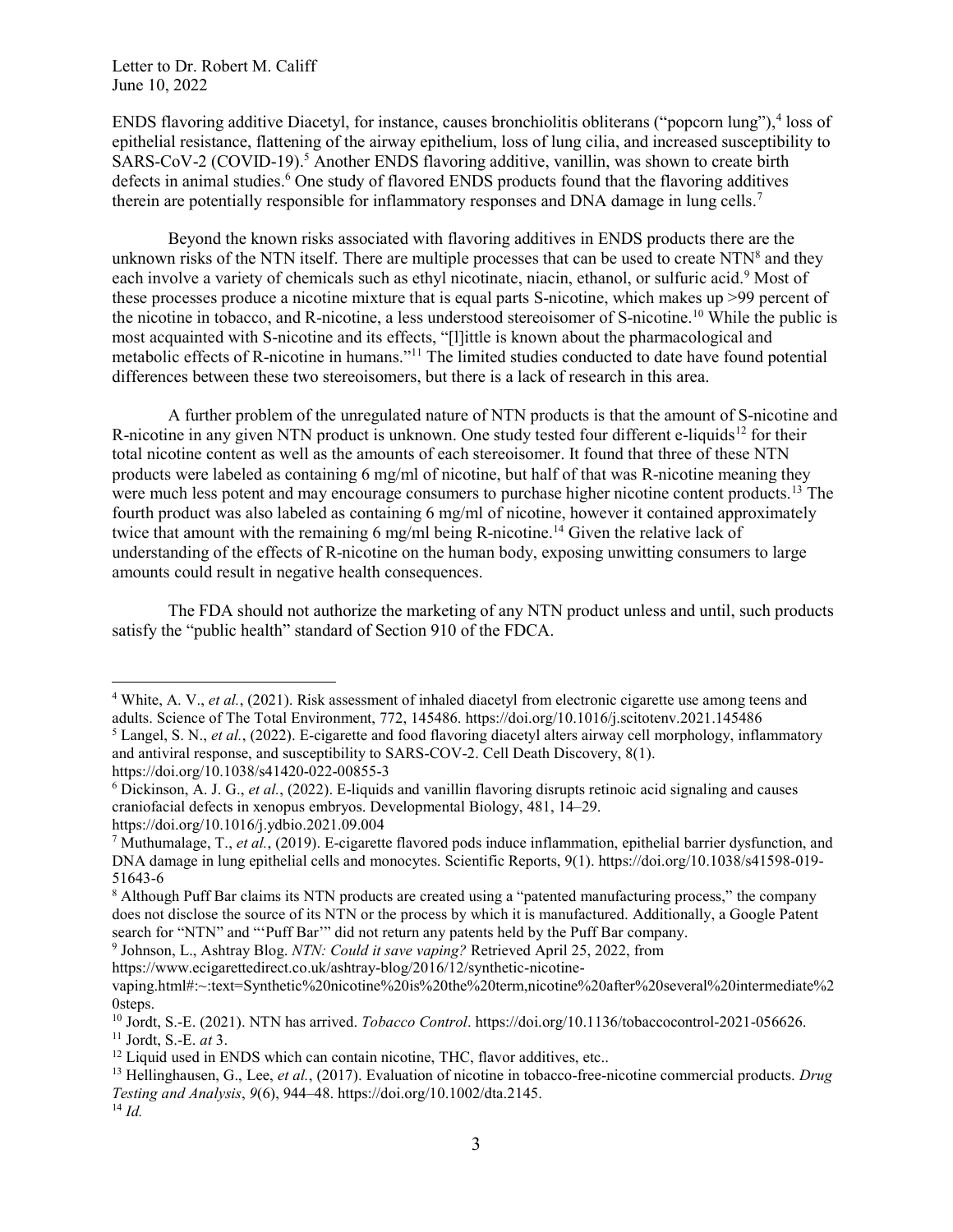### Impose Stringent Regulatory Requirements On NTN Products

Should the FDA not deny marketing authorization to all NTN products, it must at least deny authorization to all NTN products other than those with tobacco flavor and to impose stringent regulatory requirements on those products that do receive authorization. There is no justification for regulating NTN any differently than tobacco-derived nicotine and the recent amendment to the FDCA makes that clear. If anything, NTN's obscure origins, unexplored chemical characteristics, and use in flavored products that appeal to youth call for heightened vigilance.

As noted above, NTN products are currently being sold without any regulatory constraints on their contents, their manufacturing, their effect on users' health, and what health claims may be made for them. They are also more widely available than tobacco-derived nicotine products as they can sidestep some retailers' ban on selling tobacco products. A recent Stanford study analyzed the sale and marketing of NTN products and found that Google shopping, Target, Kmart, eBay, and Amazon all sold multiple NTN products and Walmart sold one.<sup>15</sup> None of these retailers sell established tobacco products online.<sup>16</sup> This increases youth access to NTN products, which are available in a wide range of flavors that appeal to youth. For instance, an individual could purchase "20ne" brand NTN pouches on Amazon.com in flavors such as Very Berry, Gin and Tonic, and Glacier Mint and with a variety of nicotine strengths.<sup>17</sup>

The companies marketing and selling these NTN products are also making the type of health claims the FDA rigorously monitors on established tobacco products. The CEO of one NTN company said its product, "is cleaner than naturally derived nicotine because it has no [tobacco specific nitrosamines]. These nitrosamines have the potential to turn into carcinogens. [Our NTN] will not have any nitrosamines and is 100 percent carcinogenic-free by design."<sup>18</sup> The ENDS product retailing site VaporDNA.com has a guide on "tobacco free nicotine" that claims it is a "safe alternative to use in the replacement of naturally harvested [n]icotine," that it is "healthier for you than traditional tobacco products are," and that it can help you quit smoking.<sup>19</sup> These are claims that the FDA requires tobacco product manufacturers to submit evidence for.

In addition to the risk of youth initiation, the regulatory gap these products create also has harmful impacts. A lack of enforcement has created an unlevel competitive playing field, as this one category of ENDS products has, so far, evaded regulatory burdens and restrictions, while its competitors undertake the expense and effort required to conform to FDA requirements. This regulatory disparity creates incentives for more ENDS manufacturers to claim they use or have switched to NTN, expanding the problem.

The FDA has now been granted the authority to regulate NTN products in the same manner as established tobacco products. We therefore urge the FDA to protect consumers, and particularly our

 $*$  \*  $*$  \*  $*$ 

 $\overline{a}$ 

<sup>&</sup>lt;sup>15</sup> Ramamurthi, D., et al., (March 8, 2022). Marketing of "Tobacco-Free" and "NTN" Products. Stanford Research into the Impact of Tobacco Advertising: White Paper (22) from, https://tobacco.stanford.edu/wpcontent/uploads/2022/03/Synthetic-Nicotine-White-Paper-3-8-2022F.pdf.

 $16$  *Id.* 

<sup>&</sup>lt;sup>17</sup> Amazon.com, Amazon 2One Store, Retrieved April 11, 2022, from

https://www.amazon.com/stores/page/7A2EAD9D-820C-4698-BC8C-

<sup>78486</sup>B33AD67?ingress=2&visitId=c8e91c06-496b-4807-980d-29cead7d8e9e&ref\_=ast\_bln.

<sup>&</sup>lt;sup>18</sup> Donahue, T. S. (2020, October 12). Vapor Voice. Disruptive science. Retrieved April 27, 2022, from https://vaporvoice.net/2020/10/12/disruptive-science/.

<sup>&</sup>lt;sup>19</sup> VaporDNA.com. *Tobacco free nicotine (tfn)*. Retrieved April 27, 2022, from

https://vapordna.com/collections/tobacco-free-nicotinetfn.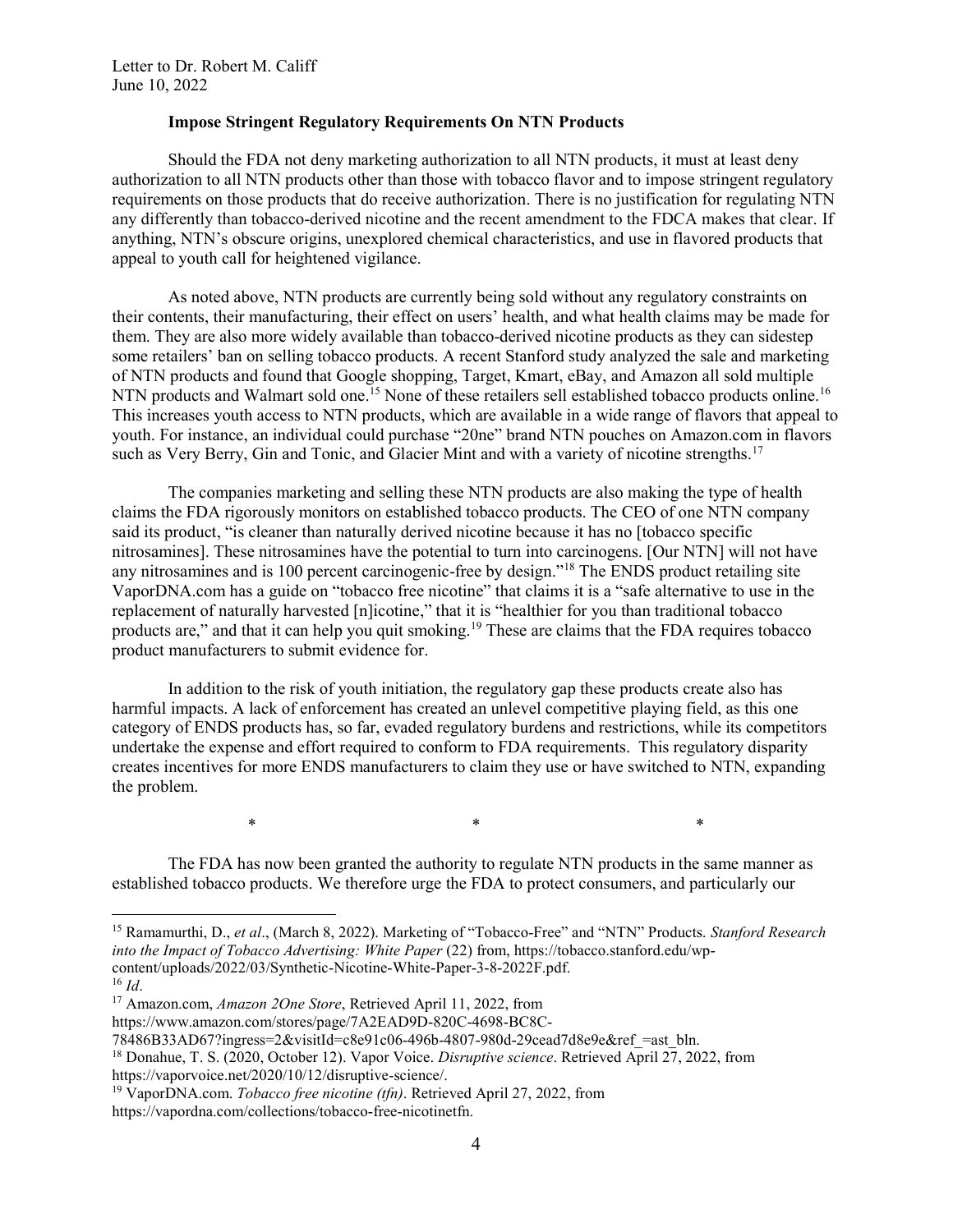youth, from the threat of harm from an unregulated class of tobacco products and use the authority granted to it by Congress to deny marketing authorization for any NTN product because such products cannot satisfy the "public health" standard of Section 910 of the FDCA, or, if the FDA does approve marketing authorization for some NTN products, it should at least deny authorization to all NTN products other than those with tobacco flavor and to impose stringent regulatory requirements on those products that do receive authorization.

Respectfully,

Lawrence Wasden Kwame Raoul

Douglas Peterson Josh Shapiro

Treg R. Taylor Rob Bonta

Weiser

Phil Weiser Kathleen Jennings



Karl A. Racine Leevin T. Camacho District of Columbia Attorney General Guam Attorney General

Holly T. Shikada Aaron M. Frey Hawaii Attorney General Maine Attorney General

Idaho Attorney General **Illinois Attorney General** 

Nebraska Attorney General Pennsylvania Attorney General

Alaska Attorney General California Attorney General

Colorado Attorney General Delaware Attorney General

von M. fre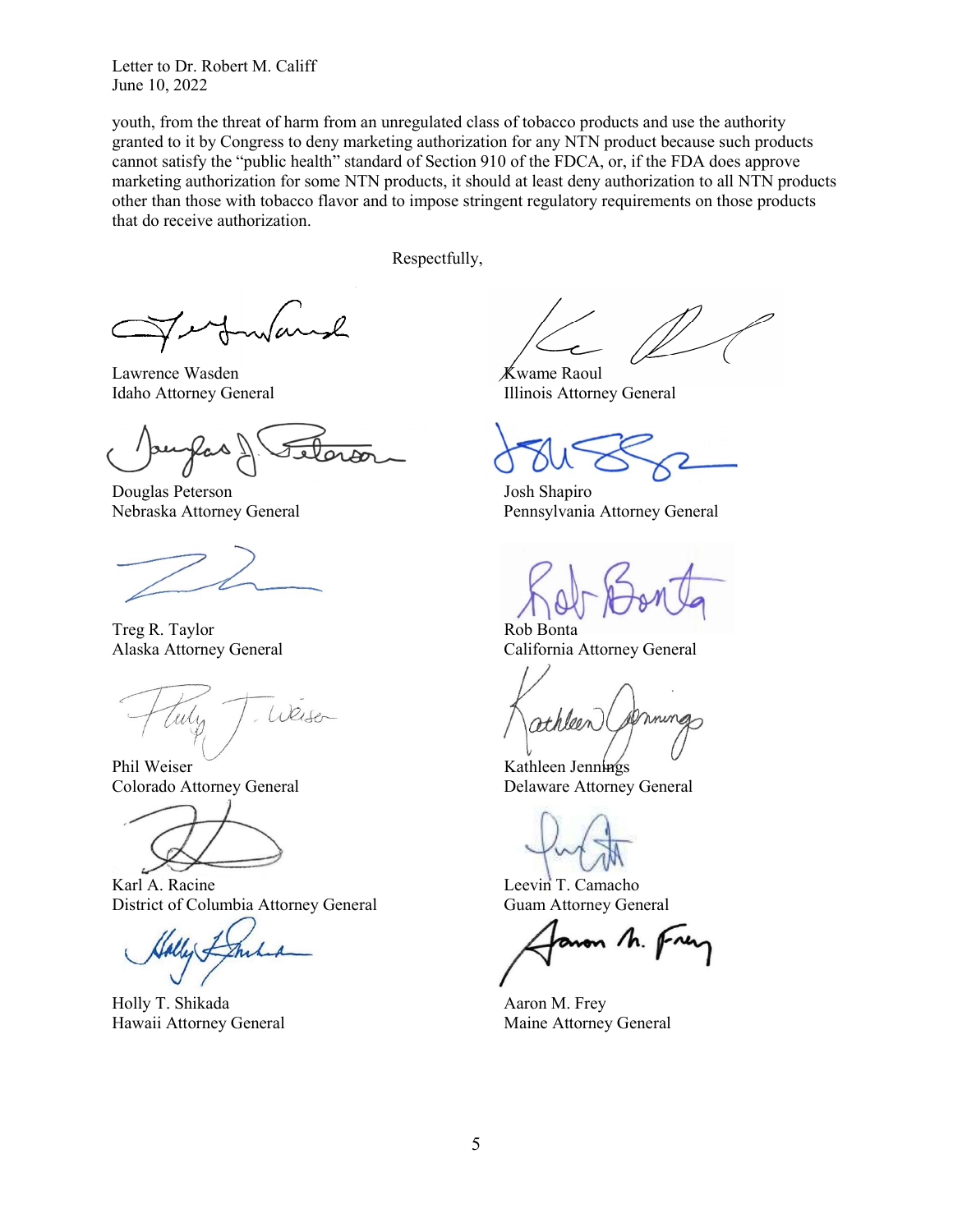$Bia-2$  feed

Brian Frosh Maura Healey

tana Wesse

Dana Nessel Keith Ellison

Aaron D. Ford John M. Formella

Matthew J. Platkin Hector Balderas Acting New Jersey Attorney General New Mexico Attorney General

Letitia James  $J$  Josh Stein

terns marchean

Edward Manibusan **Ellen F. Rosenblum** Northern Mariana Islands Attorney General Oregon Attorney General

Domingo Emanuelli-Hernández Peter F. Neronha Puerto Rico Attorney General Rhode Island Attorney General

heson R Ray

Jason R. Ravnsborg T. J. Donovan South Dakota Attorney General Vermont Attorney General

Has

Maryland Attorney General Massachusetts Attorney General

Michigan Attorney General Minnesota Attorney General

Nevada Attorney General New Hampshire Attorney General

New York Attorney General North Carolina Attorney General

Elle 7. ్రా